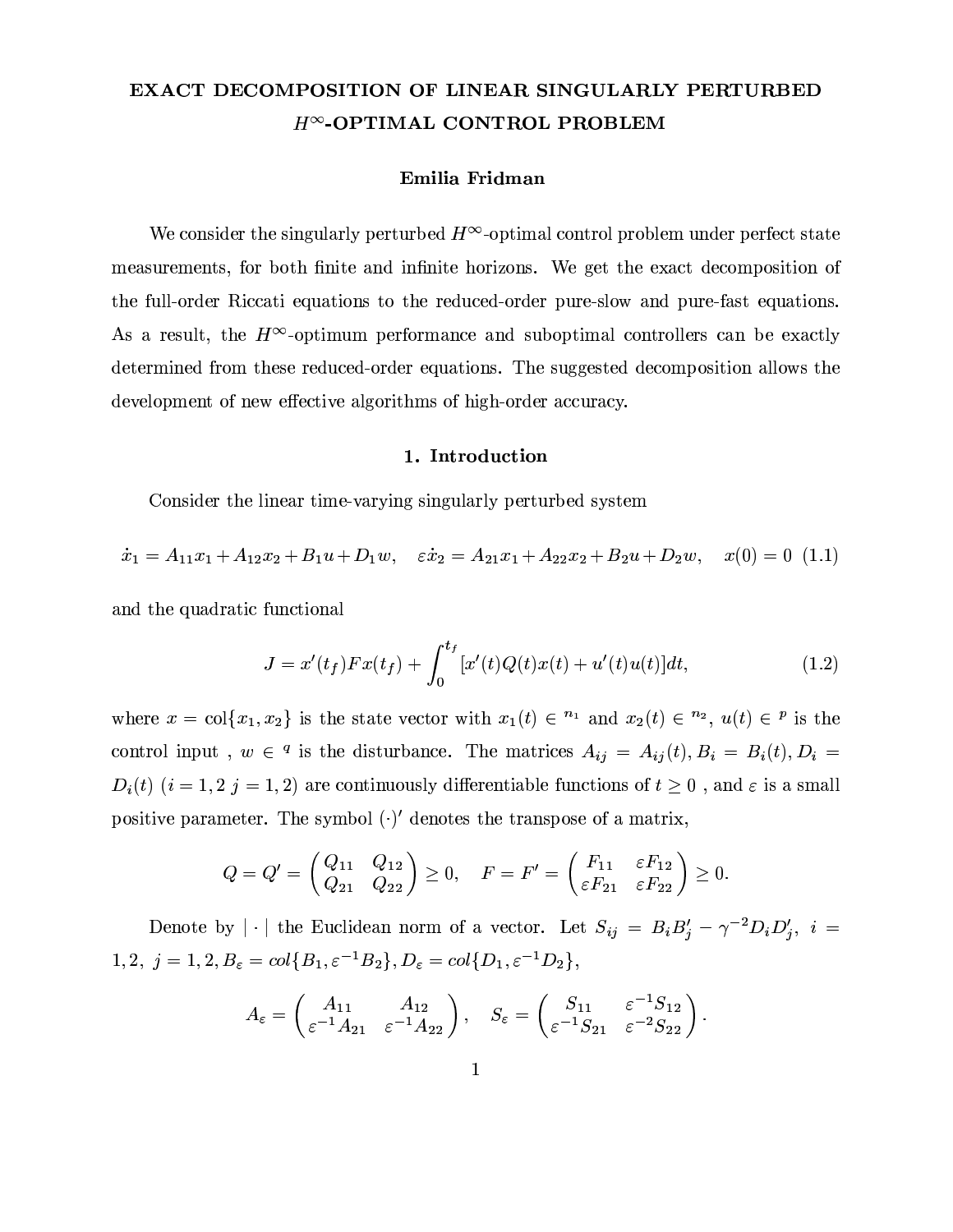With  $(1.1)$ ,  $(1.2)$  we associate the Riccati differential equation  $(RDE)$ 

$$
Z + A'_{\varepsilon} Z + Z A_{\varepsilon} - Z S_{\varepsilon} Z + Q = 0; \quad Z(t_f) = F \tag{1.3}
$$

for the matrix function

$$
Z = Z' = Z(t, \varepsilon) = \begin{pmatrix} Z_{11}(t, \varepsilon) & \varepsilon Z_{12}(t, \varepsilon) \\ \varepsilon Z_{21}(t, \varepsilon) & \varepsilon Z_{22}(t, \varepsilon) \end{pmatrix}
$$
(1.4)

For each  $\varepsilon > 0$  the  $H^{\infty}$ -optimum performance  $\gamma^*(\varepsilon)$  is computed by the formula [1], [10]

 $\gamma^*(\varepsilon) = \inf\{\gamma > 0 \mid (1.3) \text{ has a bounded solution on } [0; t_f]\}$ .

A controller that guarantees the performance level  $\gamma > \gamma^*(\varepsilon)$  is determined by the relation

$$
u(t) = -[B'_1; \ \varepsilon^{-1} B'_2] Z(t, \varepsilon) x(t) , \quad t \in [0; t_f] , \tag{1.5}
$$

where  $Z(t,\varepsilon) = Z(t,\varepsilon,\gamma)$  is the solutions of (1.3).

In the infinite horizon case we take  $A_{\varepsilon}, B_{\varepsilon}, D_{\varepsilon}$  and  $Q = C'C$  to be time invariant,  $F = 0$  and assume:

**A1.** The triple  $\{A_{\varepsilon}, B_{\varepsilon}, C\}$  is stabilizable and detectable for  $\varepsilon \in (0, \varepsilon_0]$  ( $\varepsilon_0 > 0$ ).

The  $H^{\infty}$ -optimum performance is determined from the full-order generalized algebraic Riccati equation (ARE) of the form (1.3), where  $\dot{Z}=0$  as follows [1], [10]:

 $\gamma^*(\varepsilon)=\inf\{\gamma>0\mid \text{the full}-\text{order ARE has a nonnegative definite solution such that}$ the matrix  $A_{\varepsilon} - S_{\varepsilon} Z$  is Hurwitz}.

Computation of  $\gamma^*(\varepsilon)$ , and the corresponding suboptimal controller (1.5) for small values of  $\varepsilon > 0$  presents serious difficulties due to high dimension and numerical stiffness, resulting from the interaction of slow and fast modes. In [10] an upper bound  $\bar{\gamma}$  for  $\gamma^*(\varepsilon)$ has been found on the basis of a slow and a fast control subproblems. For each  $\gamma > \overline{\gamma}$ a composite controller has been designed that gives the zero-order approximation to the controller of (1.5) and achieves the performance  $\gamma$  for the full-order system for all small enough  $\varepsilon$  (see also [3] for a composite controller in the case  $t_f = \infty$ ). In [7] and [9] the frequency domain decomposition of  $H^{\infty}$  control problems has been obtained, however the issue of optimal controller design has not been addressed.

The main objective of the paper is getting the exact decomposition of the problem.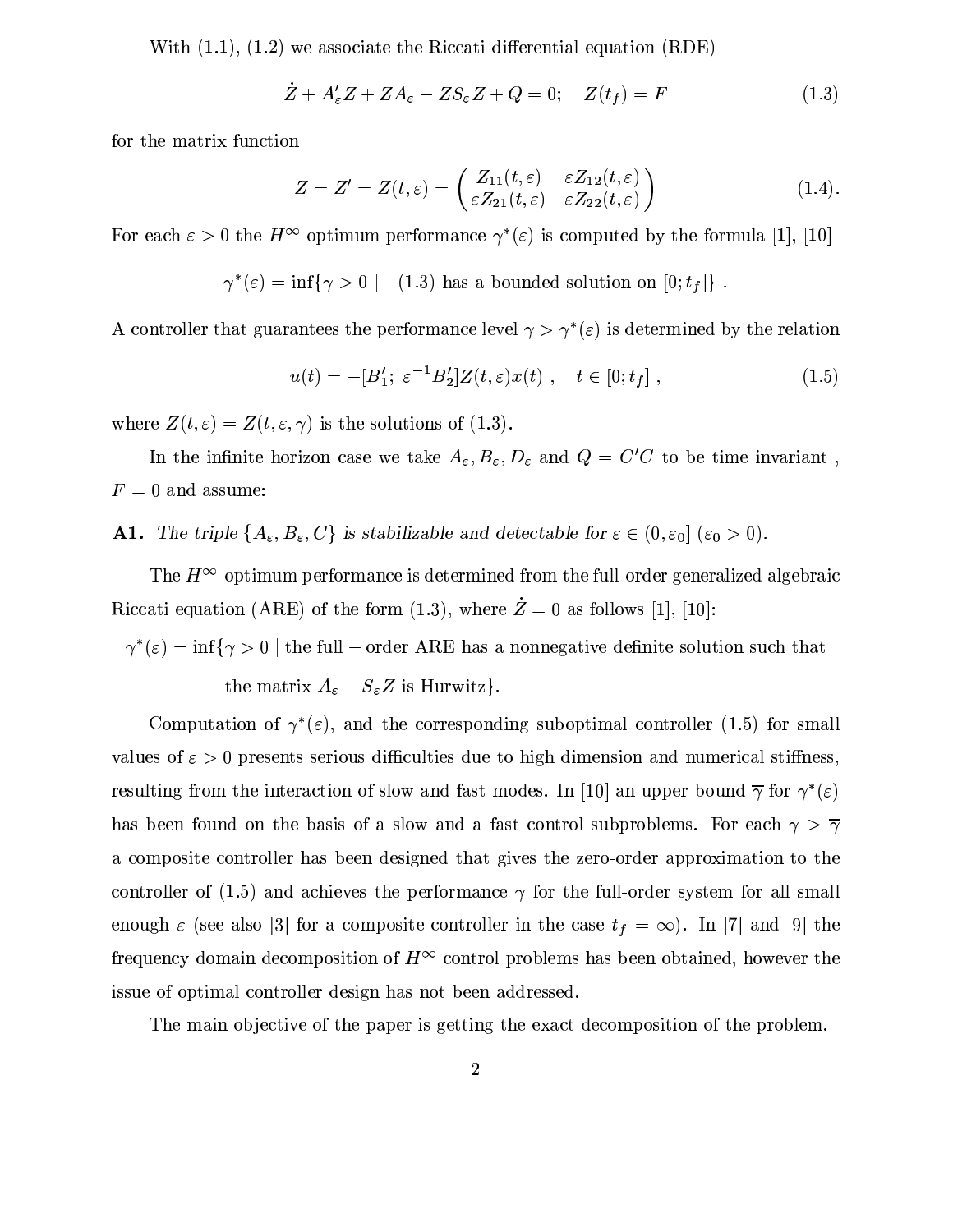## Main results

We will develop the method of exact decomposition of the full-order Riccati equations initiated with the works [4], [12], to  $H^{\infty}$ -optimal control problem. We begin with the finite horizon case. Consider the Hamiltonian system corresponding to  $(1.3)$  with the adjoint variables  $y_1, \varepsilon y_2$ :

$$
\begin{pmatrix}\n\dot{x}_1 \\
\dot{y}_1 \\
\varepsilon \dot{x}_2 \\
\varepsilon \dot{y}_2\n\end{pmatrix} = \begin{pmatrix}\nR_{11} & R_{12} \\
R_{21} & R_{22}\n\end{pmatrix} \begin{pmatrix}\nx_1 \\
y_1 \\
x_2 \\
y_2\n\end{pmatrix}, \quad R_{ij} = \begin{pmatrix}\nA_{ij} & -S_{ij} \\
-Q_{ij} & -A'_{ji}\n\end{pmatrix},
$$
\n(2.1a)

 $x_1(t_f) = x_1^0$ ,  $y_1(t_f) = F_{11}x_1^0 + \varepsilon F_{12}x_2^0$ ,  $x_2(t_f) = x_2^0$ ,  $y_2(t_f) = F_{21}x_1^0 + F_{22}x_2^0$ . (2.1b)

**Lemma 1.** For each  $\varepsilon > 0$ , (1.3) has a bounded on [0,t<sub>f</sub>] solution iff there exists the matrix function of the form (1.4) such that for all  $x_1^{(0)} \in \{n_1, x_2^{(0)} \in n_2 \}$  a solution of (2.1) can be represented as follows:

$$
col\{y_1, \varepsilon y_2\} = Zx, \quad t \in [0, t_f].
$$
\n
$$
(2.2)
$$

For proof of Lemma 1 and the other Lemmas of the paper see Appendix.

Let  $C_2'C_2 = Q_{22}$ . Consider the following ARE

$$
A'_{22}M^{(0)} + M^{(0)}A_{22} + Q_{22} - M^{(0)}S_{22}M^{(0)} = 0 , \quad t \in [0, t_f] ,
$$
 (2.3)

which corresponds, for each  $t \in [0, t_f]$ , to the fast infinite horizon subproblem. Assume

**A2.** The triple  $\{A_{22}, B_2, C_2\}$  is stabilizable and detectable for all  $t \in [0, t_f]$ .

Let  $\gamma_f^t = \inf \{ \gamma' \mid ARE \ (2.3) \text{ has a solution } M^{(0)} \geq 0 \text{ such that } \Lambda_0 = A_{22} - S_{22} M^{(0)} \text{ is }$ Hurwitz}. We choose  $\gamma_f = \sup_{t \in [0,t_f]} \gamma_f^t$ . Under A2  $\gamma_f < \infty$  [10]. We shall further consider only  $\gamma \geq \gamma_f + \delta$  with  $\delta > 0$  fixed. From [2, Lemma 4] and from the continuous dependence of  $R_{22}$  on  $t \in [0, t_f]$  and  $1/\gamma \in [0, (\gamma_f + \delta)^{-1}]$  it follows that for all  $\gamma \ge \gamma_f + \delta$  and  $t \in [0, t_f]$ the matrix  $R_{22}$  has  $n_2$  stable eigenvalues  $\lambda, \text{Re }\lambda < -\alpha < 0$  (corresponding to  $\Lambda_0$ ) and  $n_2$  unstable ones,  $Re\lambda > \alpha$ . This implies [11] the existence of  $\varepsilon_{\gamma} > 0$  such that for each  $\gamma \geq \gamma_f + \delta$  and  $\varepsilon \in [0, \varepsilon_\gamma)$  there are the matrix functions  $H = -R_{22}^{-1}R_{21} + \varepsilon \bar{H}(t, \varepsilon), P =$  $R_{12}R_{22}^{-1} + \varepsilon \bar{P}(t,\varepsilon), M = M^{(0)} + \varepsilon \bar{M}(t,\varepsilon)$  and  $L = L^{(0)} + \varepsilon \bar{L}(t,\varepsilon)$  that satisfy the equations

$$
\varepsilon H + \varepsilon H (R_{11} + R_{12}H) = R_{21} + R_{22}H, \tag{2.4a}
$$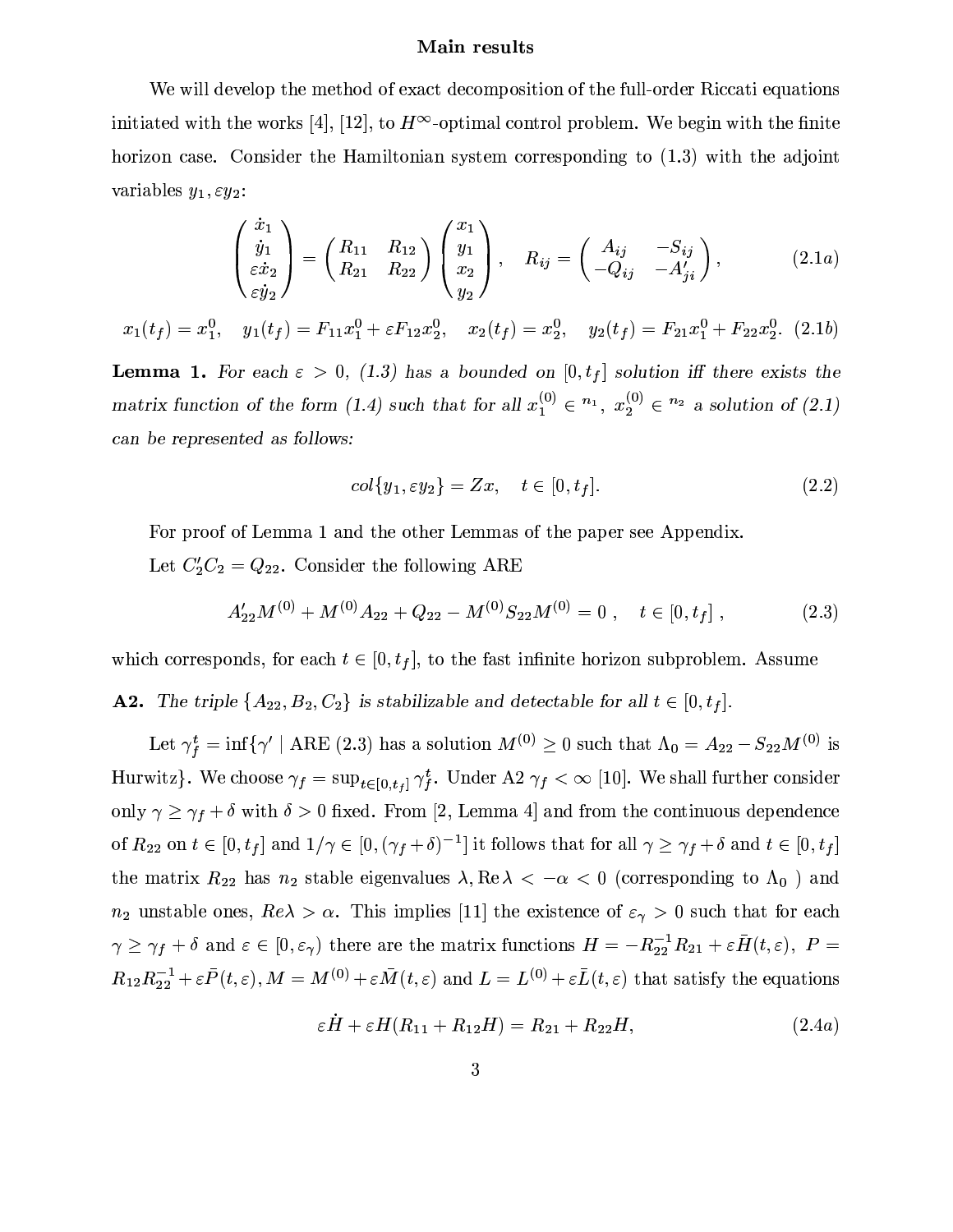$$
\varepsilon P + P(R_{22} - \varepsilon HR_{12}) = \varepsilon (R_{11} + R_{12}H)P + R_{12}.
$$
 (2.4b)

$$
\varepsilon \dot{M} + M[A_{22} + \varepsilon K_1 + (\varepsilon K_2 - S_{22})M] = -Q_{22} + \varepsilon K_3 + (-A'_{22} + \varepsilon K_4)M, \qquad (2.4c)
$$

$$
\varepsilon L - L[A'_{22} - \varepsilon K_4 + M(\varepsilon K_2 - S_{22})] = [A_{22} + \varepsilon K_1 + (\varepsilon K_2 - S_{22})M]L + \varepsilon K_2 - S_{22}, (2.4d)
$$

where

$$
\begin{pmatrix} K_1 & K_2 \ K_3 & K_4 \end{pmatrix} = -HR_{12}, \quad H = \begin{pmatrix} H_1 & H_2 \ H_3 & H_4 \end{pmatrix}, \quad P = \begin{pmatrix} P_1 & P_2 \ P_3 & P_4 \end{pmatrix}
$$
 (2.5).

The matrix  $M^{(0)}$  is a solution of (2.3) and  $L^{(0)}$  satisfies the Lyapunov equation, that results from (2.4d) by setting  $\varepsilon = 0$ . If the coefficients of (1.1) and (1.2) are smooth, the functions  $H, P, M$  and  $L$  can be easily found in the form of asymptotic expansions. The terms of these expansions can be determined from linear algebraic equations [11]. In the time-invariant case,  $H, P, M$  and L can be also computed numerically [6].

For  $\gamma \geq \gamma_f + \delta$  and  $\varepsilon \in [0, \varepsilon_\gamma)$  the nonsingular transformation [11]

$$
\begin{pmatrix} x_1 \\ y_1 \\ x_2 \\ y_2 \end{pmatrix} = \begin{pmatrix} I & 0 & \varepsilon G_1 & \varepsilon G_2 \\ 0 & I & \varepsilon G_3 & \varepsilon G_4 \\ H_1 & H_2 & E_1 & E_2 \\ H_3 & H_4 & E_3 & E_4 \end{pmatrix} \begin{pmatrix} u_1 \\ v_1 \\ u_2 \\ v_2 \end{pmatrix},
$$
(2.6)

where

$$
\begin{pmatrix} E_1 & E_2 \\ E_3 & E_4 \end{pmatrix} = (I + \varepsilon H P) \begin{pmatrix} I & L \\ M & I + ML \end{pmatrix}, \quad \begin{pmatrix} G_1 & G_2 \\ G_3 & G_4 \end{pmatrix} = P \begin{pmatrix} I & L \\ M & I + ML \end{pmatrix},
$$

decomposes (2.1) into the slow system for  $u_1 \in \mathbb{R}^n$  and  $v_1 \in \mathbb{R}^n$ 

$$
\begin{pmatrix} \dot{u}_1 \\ \dot{v}_1 \end{pmatrix} = W \begin{pmatrix} u_1 \\ v_1 \end{pmatrix}, \quad W = \begin{pmatrix} W_1 & W_2 \\ W_3 & W_4 \end{pmatrix} = R_{11} + R_{12}H, \tag{2.7a}
$$

and the two fast decoupled equations for  $u_2 \in \mathbb{R}^n$  and  $v_2 \in \mathbb{R}^n$ 

$$
\varepsilon \dot{u}_2 = (A_{22} + \varepsilon K_1 + (-S_{22} + \varepsilon K_2)M)u_2, \quad \varepsilon \dot{v}_2 = (-A'_{22} + \varepsilon K_4 + M(S_{22} - \varepsilon K_2))v_2. \tag{2.7b}
$$

In all previous derivations  $\varepsilon_{\gamma}$  can be chosen independent of  $\gamma$ . Really, the matrix functions  $H, P, M, L$  define integral manifold of  $(2.1)$  and some auxiliary singularly perturbed systems [11]. Due to the inequality  $Re\lambda < -\alpha$  for the eigenvalues of  $\Lambda_0$  and since the coefficients of (2.1) are uniformly bounded on  $\gamma^{-1} \in [0, (\gamma_f + \delta)^{-1}]$ , these integral manifolds exist for all small enough  $\varepsilon$  and  $\gamma \geq \gamma_f + \delta$ . Thus we get: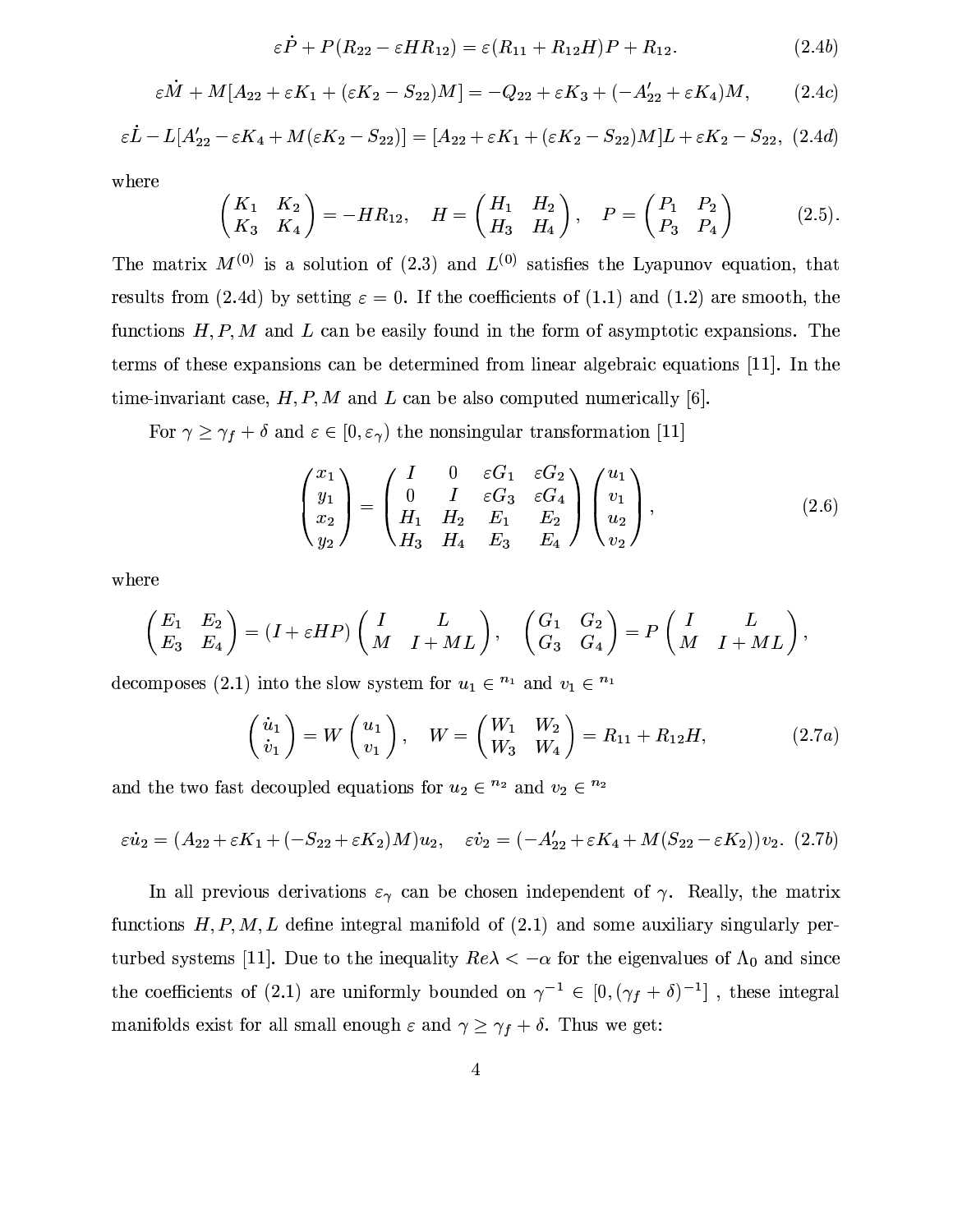**Proposition.** There is  $\varepsilon_0 > 0$ , such that for all  $\varepsilon \in (0, \varepsilon_0]$  and  $\gamma \geq \gamma_f + \delta$  the transformation (2.14) exists and decomposes (2.1) into the systems of (2.7).

Substituting (2.6) into the terminal conditions of (2.1) and further eliminating  $x_1^0$  and  $x_2^0$ , we obtain the following terminal conditions for  $u_1, v_1, u_2, v_2$ :

$$
\begin{pmatrix} u_1 \\ u_2 \end{pmatrix}\Big|_{t=t_f} = \begin{pmatrix} u_1^0 \\ u_2^0 \end{pmatrix}, \quad \begin{pmatrix} v_1 \\ v_2 \end{pmatrix}\Big|_{t=t_f} = \begin{pmatrix} U_{11} & \varepsilon U_{12} \\ U_{21} & U_{22} \end{pmatrix} \begin{pmatrix} u_1^0 \\ u_2^0 \end{pmatrix}, \tag{2.8}
$$

where

$$
\begin{pmatrix}\nU_{11} & \varepsilon U_{12} \\
U_{21} & U_{22}\n\end{pmatrix} = \begin{pmatrix}\nY_2 \\
Y_4\n\end{pmatrix} \begin{pmatrix}\nY_1 \\
Y_3\n\end{pmatrix}^{-1}, \quad\n\begin{pmatrix}\nY_1 \\
Y_2 \\
Y_3 \\
Y_4\n\end{pmatrix} = \begin{pmatrix}\n\Phi_1 & \Phi_2 & -\varepsilon P_1 & -\varepsilon P_2 \\
\Phi_3 & \Phi_4 & -\varepsilon P_3 & -\varepsilon P_4 \\
\Psi_1 & \Psi_2 & \Xi_1 & \Xi_2 \\
\Psi_3 & \Psi_4 & \Xi_3 & \Xi_4\n\end{pmatrix} \begin{pmatrix}\nI & 0 \\
F_{11} & \varepsilon F_{12} \\
0 & I \\
F_{21} & F_{22}\n\end{pmatrix}
$$
\n
$$
\begin{pmatrix}\n\Phi_1 & \Phi_2 \\
\Phi_3 & \Phi_4\n\end{pmatrix} = I + \varepsilon P H, \quad\n\begin{pmatrix}\n\Xi_1 & \Xi_2 \\
\Xi_3 & \Xi_4\n\end{pmatrix} = \begin{pmatrix}\nI + LM & -L \\
-M & I\n\end{pmatrix}, \quad\n\begin{pmatrix}\n\Psi_1 & \Psi_2 \\
\Psi_3 & \Psi_4\n\end{pmatrix} = - \begin{pmatrix}\n\Xi_1 & \Xi_2 \\
\Xi_3 & \Xi_4\n\end{pmatrix} H.
$$
\nBy straightforward computations we get

By straightforward computations we get

$$
\begin{pmatrix} Y_1 \\ Y_3 \end{pmatrix} = \begin{pmatrix} I & 0 \\ \dots & I + L^{(0)}(M^{(0)} - F_{22}) \end{pmatrix} + O(\varepsilon). \tag{2.10}
$$

To assure the existence of the inverse matrix in  $(2.9)$  we assume

**A3.** The matrix 
$$
I + L^{(0)}(M^{(0)} - F_{22})
$$
 is invertible at  $t = t_f$  for all  $\gamma \ge \gamma_f + \delta$ .

Consider the pure-slow RDE for the  $n_1 \times n_1$ -matrix function  $N = N(t, \varepsilon)$ 

$$
\dot{N} + N(W_1 + W_2N) = W_3 + W_4N, \quad N(t_f) = U_{11}, \tag{2.10}
$$

and the pure-fast linear equations for the  $n_i \times n_j$ -matrix functions  $N_{ij} = N_{ij}(t, \varepsilon)$ :

$$
\varepsilon \dot{N}_{12} = -N_{12}(\Lambda + \varepsilon (K_1 + K_2 M + W_2)) + \varepsilon W_4 N_{12}, \quad N_{12}(t_f) = U_{12}, \tag{2.11}
$$

$$
\varepsilon \dot{N}_{21} = -(\Lambda' - \varepsilon (K_4 - MK_2))N_{21} - \varepsilon N_{21}(W_1 + W_2N), \quad N_{21}(t_f) = U_{21}, \tag{2.12}
$$

$$
\varepsilon \dot{N}_{22} = -N_{22}(\Lambda + \varepsilon (K_1 + K_2 M)) - (\Lambda' - \varepsilon (K_4 - MK_2))N_{22}, \quad N_{22}(t_f) = U_{22}, \quad (2.13)
$$

where  $\Lambda = A_{22} - S_{22}M$ . Similarly to Lemma 1, equations (2.10)-(2.13) have bounded solutions on  $[0, t_f]$  iff a solution of (2.7) can be represented in the form

$$
v_1 = Nu_1 + \varepsilon N_{12} u_2, \quad v_2 = N_{21} u_1 + N_{22} u_2, \quad t \in [0, t_f]
$$
\n
$$
(2.14)
$$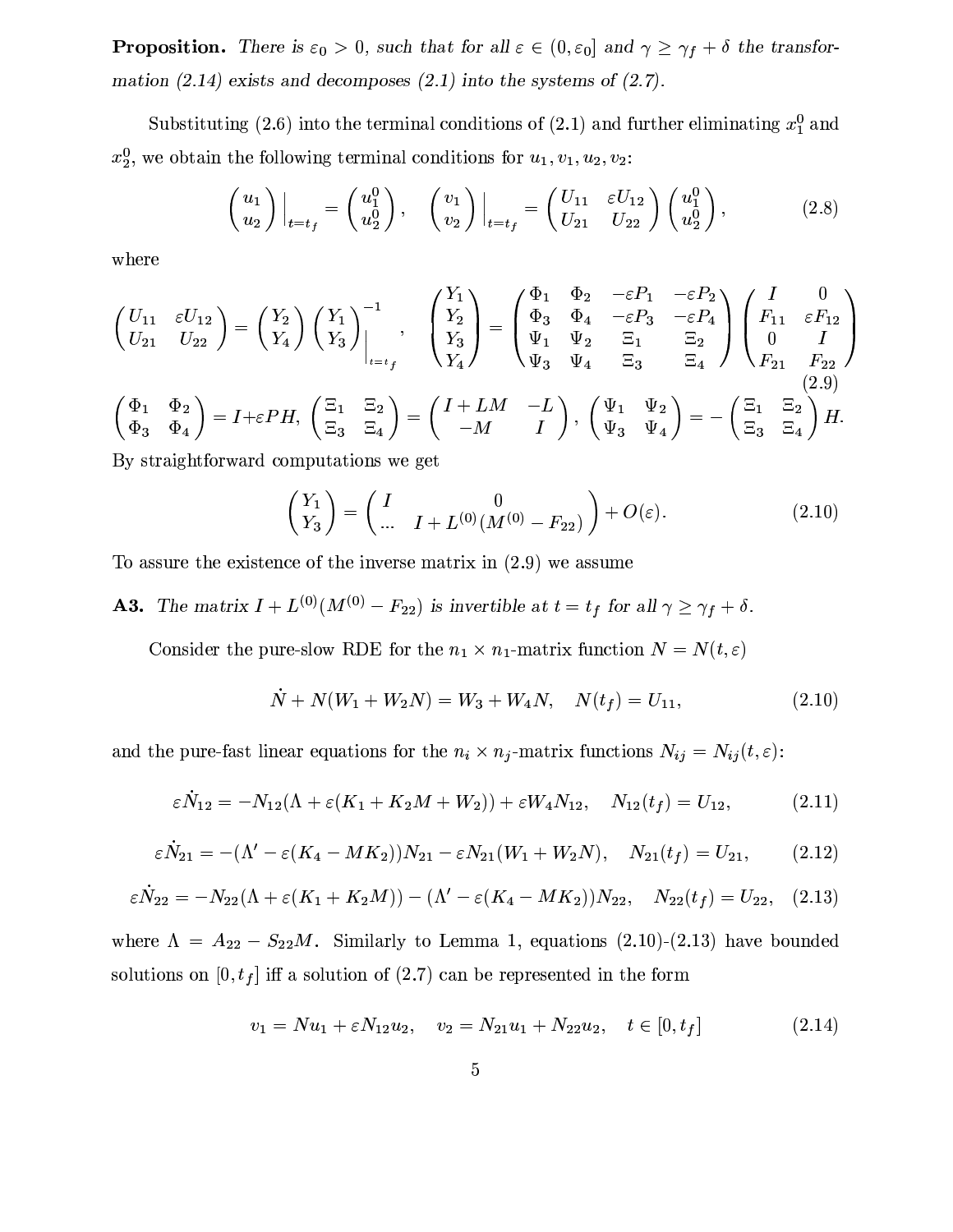for every  $u_1^0 \n\t\in \{n_1, u_2^0 \in \{n_2, \ldots, n_2\}$ . Finally, substituting (2.14), (2.6) into (2.2), and equating separately terms with  $u_1$  and  $u_2$ , we get

$$
Z\left(\begin{array}{cc}I + \varepsilon G_2 N_{21} & \varepsilon G_1 + \varepsilon G_2 N_{22} \\ H_1 + H_2 N + E_2 N_{21} & E_1 + E_2 N_{22} + \varepsilon H_2 N_{12}\end{array}\right) =
$$
\n
$$
\begin{pmatrix}N + \varepsilon G_4 N_{21} & \varepsilon N_{12} + \varepsilon G_3 + \varepsilon G_4 N_{22} \\ \varepsilon (H_3 + H_4 N + E_4 N_{21}) & \varepsilon E_3 + \varepsilon E_4 N_{22} + \varepsilon^2 H_4 N_{12}\end{pmatrix}.
$$
\n(2.15)

If for  $\gamma \geq \gamma_f + \delta$  and small  $\varepsilon$  RDE (2.10) has a uniformly bounded solution on [0, t<sub>f</sub>] then the linear equations (2.11)-(2.13) have solutions, exponentially decaying on  $[0, t<sub>f</sub>]$ :

$$
|N_{ij}(t,\varepsilon)| \le Ke^{\alpha(t-t_f)/\varepsilon}, \quad t \in [0,t_f], \quad K > 0.
$$
 (2.16)

**Lemma 2.** Under A2 and A3 for any  $\delta > 0$  there exists  $\varepsilon_{\delta} > 0$  such that for all  $0 < \varepsilon \leq \varepsilon_{\delta}$ and  $\gamma \geq \gamma_f + \delta$  the following holds:

- (i) The full-order RDE (1.3) has a bounded solution on  $[0, t_f]$  iff the slow RDE (2.10) has a bounded solution on  $[0, t_f]$ ;
- (ii) If (1.3) has a bounded solution on  $[0, t_f]$ , then this solution can be uniquely defined from the equations  $(2.4)$ , the decoupled pure-slow and pure-fast differential equations  $(2.10)$ - $(2.13)$  and the linear algebraic equation  $(2.15)$ .

From Lemma 2 it follows immediately:

#### **Theorem 1 (finite horizon case).** Under  $A2$  and  $A3$  the following holds:

- (i) For a prechosen  $\delta > 0$  and all small enough  $\varepsilon$ , the suboptimal controller (1.5), that guarantees a  $\gamma > max\{\gamma^*(\varepsilon), \gamma_f + \delta\}$  performance level, can be determined from (2.4), the decoupled reduced-order pure-slow and pure-fast differential equations  $(2.10)$ - $(2.13)$ , and the linear algebraic equation  $(2.15)$  instead of  $(1.3)$ ;
- (ii) If  $\gamma^*(\varepsilon) \ge \gamma_f + \delta_0$  for  $0 < \varepsilon < \varepsilon_0$ , then for all small enough  $\varepsilon$ , the value of  $\gamma^*(\varepsilon)$  can be found from  $(2.4a)$  and the slow RDE  $(2.10)$  by the formula:

$$
\gamma^*(\varepsilon) = \inf \{ \gamma > 0 \mid \text{RDE} \ (2.10) \text{ has a bounded on } [0, t_f] \text{ solution} \}. \tag{2.17}
$$

In the infinite-horizon case we take A, B, D, Q to be constant and  $F = 0$ . In this case  $(2.4)$  are algebraic equations and  $H, P, M$  and L are constant.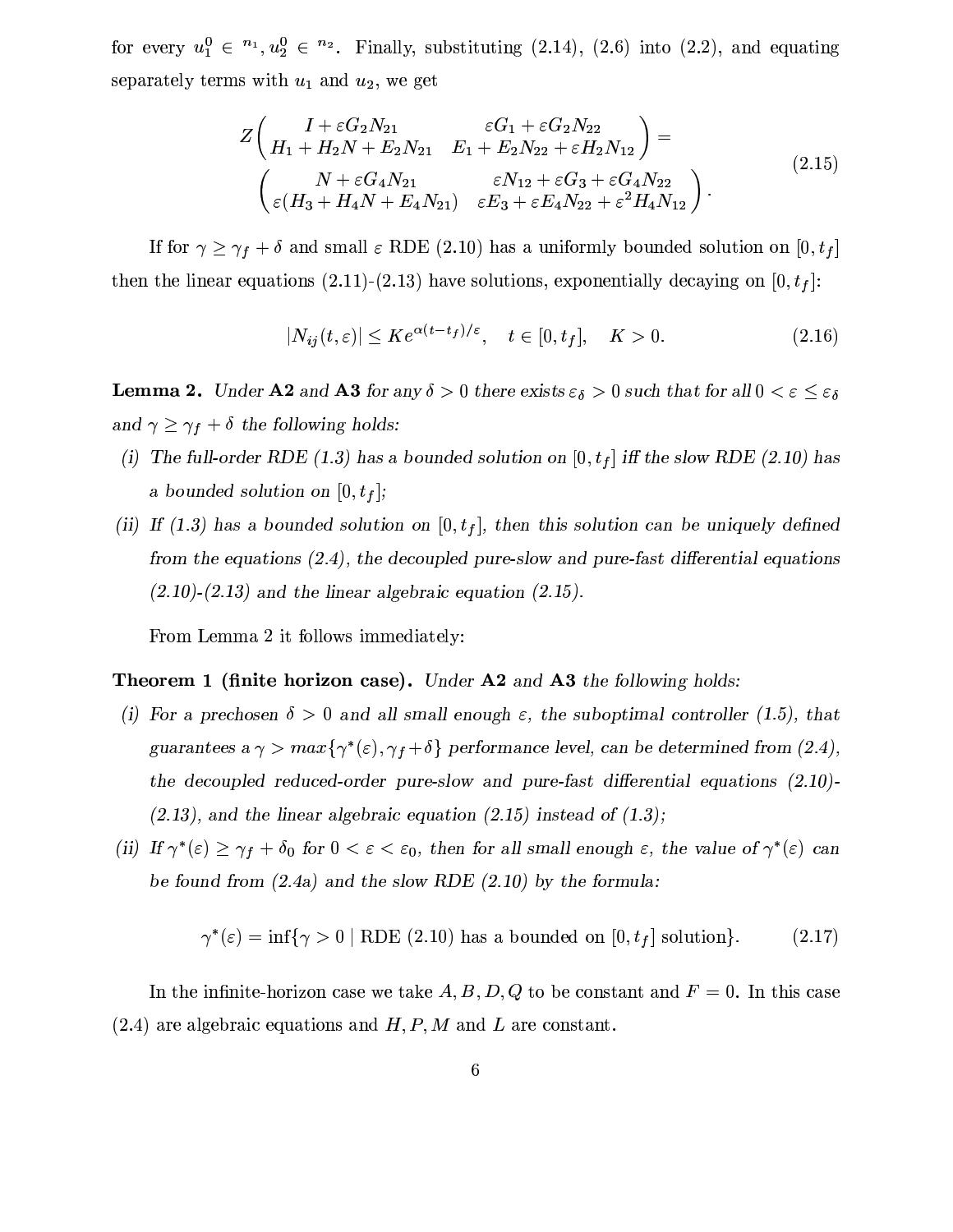**Lemma 3.** Under A1 and A2 for any  $\delta > 0$  there exists  $\varepsilon_{\delta} > 0$  such that for all  $0 < \varepsilon \leq \varepsilon_{\delta}$ and  $\gamma \geq \gamma_f + \delta$  the full-order ARE of (1.3), where  $\dot{Z} = 0$ , has a unique solution Z, such that the matrix  $A_{\varepsilon} - S_{\varepsilon}Z$  is Hurwitz, iff the slow ARE of (2.10), where  $N = 0$ , has a unique solution such that  $\Delta_1 = W_1 + W_2N$  is Hurwitz. The solutions of ARE (1.3) and of  $ARE(2.10)$  are related by formula:

$$
Z = \begin{pmatrix} N & \varepsilon G_3 \\ \varepsilon (H_3 + H_4 N) & \varepsilon E_3 \end{pmatrix} \begin{pmatrix} I & \varepsilon G_1 \\ H_1 + H_2 N & E_1 \end{pmatrix}^{-1}, \tag{2.18}
$$

where the inverse matrix exists.

Note that A1, imposed on the full-order problem  $(1.1)$ ,  $(1.2)$  can be decomposed into corresponding conditions for the slow and fast subproblems [8]. From Lemma 3 it follows

#### **Theorem 2 (infinite horizon case).** Under **A1** and **A2** the following holds:

- (i) For a pechosen  $\delta > 0$  and all small enough  $\varepsilon$ , the suboptimal controller, that guarantees  $a \gamma > max\{\gamma^*(\varepsilon), \gamma_f + \delta\}$  performance level, can be determined from (2.4), (1.5) and (2.18), where N is the solution of ARE (2.10) with the Hurwitz matrix  $\Delta_1$  and  $Z \geq 0$ ;
- (ii) If  $\gamma^*(\varepsilon) \geq \gamma_f + \delta_0$  for  $0 < \varepsilon < \varepsilon_0$ , then for all small enough  $\varepsilon$

 $\gamma^*(\varepsilon) = \inf \{ \gamma > 0 \mid ARE \ (2.10) \text{ has a solution such that } \Delta_1 \text{ is Hurwitz and } \Delta_2 \text{ is the limit that } \Delta_1 \text{ is the limit that } \Delta_2 \text{ is the limit that } \Delta_1 \text{ is the limit that } \Delta_2 \text{ is the limit that } \Delta_1 \text{ is the limit that } \Delta_2 \text{ is the limit that } \Delta_1 \text{ is the limit that } \Delta_2 \text{ is the limit that } \Delta_1 \text{ is the limit that } \Delta_2 \text{ is the limit that } \Delta_1 \text{ is the limit that } \Delta_2 \text{ is the limit that } \Delta_1 \text{ is the limit that }$ 

Z, defined by  $(2.18)$ , is nonnegative definite.

#### 3. Conclusions

Solutions to the  $\varepsilon$ -dependent reduced-order equations (2.10)-(2.13) can be found without difficulty by standard numerical and asymptotic methods. This would lead to effective reduced-order algorithms for  $H^{\infty}$ -Riccati equations. For a nonlinear counterpart of the infinite horizon results see [5], where an asymptotic approximation to the suboptimal controller is constructed on the basis of exact decomposition, and it is shown that the high-order accuracy controller improves the performance.

## Appendix

**Proof of Lemma 1.** Let RDE (1.3) has a bounded solution on  $[0, t_f]$ . Consider the equation

$$
\dot{x} = (A_{\varepsilon} + B_{\varepsilon} Z)x, \quad t \in [0, t_f]. \tag{A.1}
$$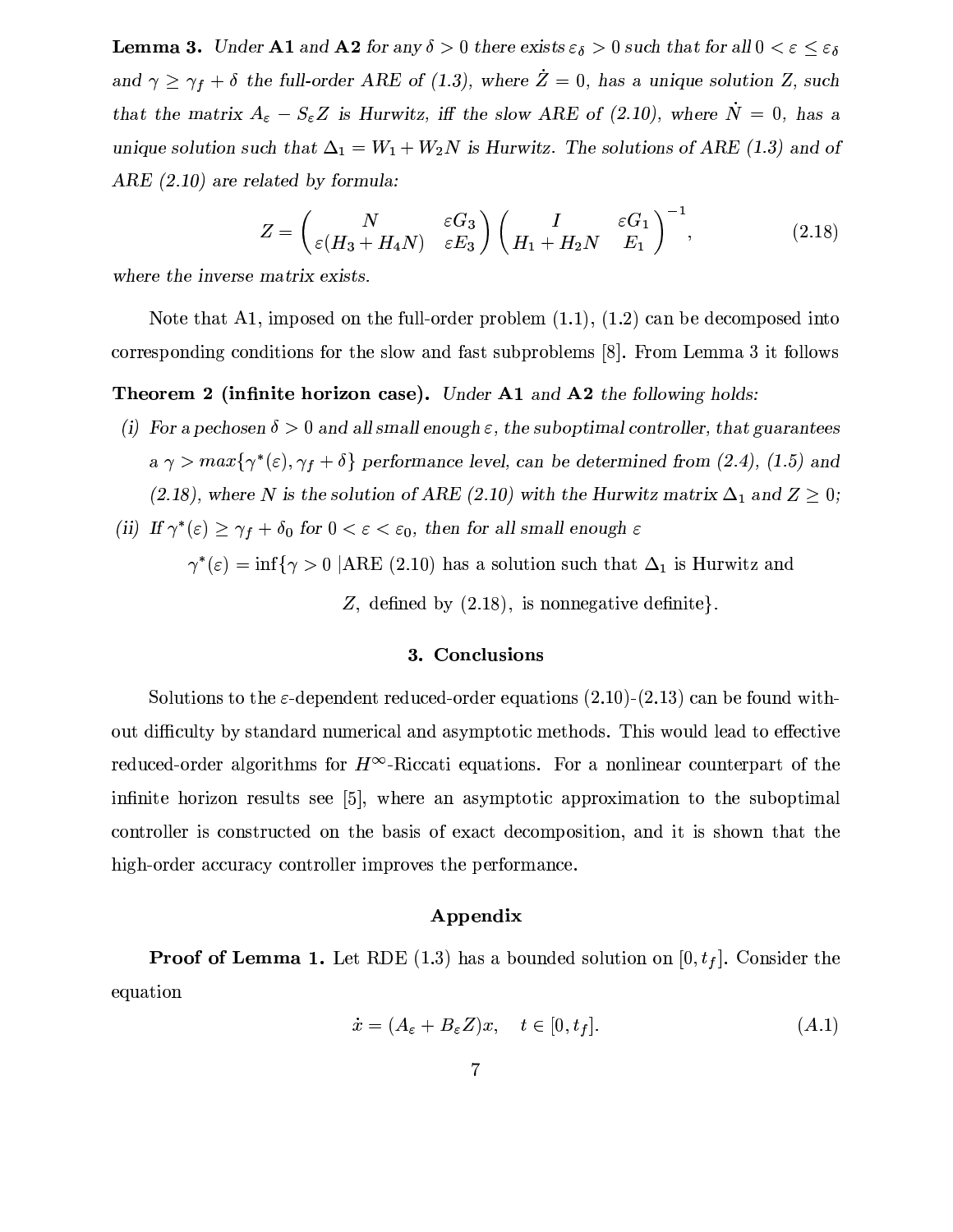Let  $x(t)$  be a solution of (A.1) with  $x(t_f) = x^0$ , and  $y_1(t), y_2(t)$  be defined by (2.2). Then  $y_1(t_f), y_2(t_f)$  satisfy the terminal condition of (2.1). Differentiating (2.2) and applying  $(1.3)$  and  $(A.1)$  we shall see that the functions  $x_1(t), x_2(t), y_1(t), y_2(t)$  satisfy  $(2.1)$ .

Conversely, let there exists  $Z(t)$ , satisfying (2.2), where  $\{x_1(t), x_2(t), y_1(t), y_2(t)\}\$ is a solution of (2.1). Then  $x(t)$  satisfies (A.1). Let  $(t_0, x_0), t_0 \in [0, t_f]$  be an arbitrary initial value for (A.1). Then (A.1) has a unique solution  $x(t)$  on [0,  $t_f$ ], satisfying  $x(t_0) = x_0$ . Differentiating (2.2) on t, at  $t = t_0$ , we shall get (1.3) multiplied by  $x_0$ . This implies (1.3) since  $t_0$  and  $x_0$  are arbitrary.

**Proof of Lemma 2.** Let  $(1.3)$  has a bounded on  $[0, t_f]$  solution. Since Lemma 1 for any  $x_1^0, x_2^0$  the Hamiltonian system (2.1) has a solution, represented in the form (2.2). Consider the system of (2.7), (2.8) with arbitrary terminal values  $u_1^0$  and  $u_2^0$ . This system has a solution represented in the form of  $(2.14)$  iff the following algebraic system, that is obtained by substituting  $(2.6)$  into  $(2.2)$ ,

$$
\begin{pmatrix} v_1 + \varepsilon G_3 u_2 + \varepsilon G_4 v_2 \\ H_3 u_1 + H_4 v_1 + E_3 u_2 + E_4 v_2 \end{pmatrix} = \begin{pmatrix} Z_{11} & \varepsilon Z_{12} \\ Z_{21} & Z_{22} \end{pmatrix} \begin{pmatrix} u_1 + \varepsilon G_1 u_2 + \varepsilon G_2 v_2 \\ H_1 u_1 + H_2 v_1 + E_1 u_2 + E_2 v_2 \end{pmatrix} (A.2)
$$

is solvable with respect to  $v_1$  and  $v_2$ .

The linear algebraic system  $(A.2)$  is solvable with respect to  $v_1, v_2$  iff the equations  $(2.10)-(2.13)$  have bounded on  $[0, t_f]$  solutions. The uniqueness off the solutions of  $(2.10)$ - $(2.13)$  implies that the linear algebraic system  $(A.2)$  can possess only one solution. It means that the latter system has the unique solution  $(2.14)$  and N obtained is the bounded on  $[0, t_f]$  solution of  $(2.10)$ .

Conversely, let  $(2.10)$  and, hence,  $(2.11)$ - $(2.13)$  have bounded on  $[0, t<sub>f</sub>]$  solutions. Then the terminal value problem of  $(2.1)$  has a solution related in the form of  $(2.2)$  iff the linear algebraic equation (2.15) is solvable with respect to components of Z or iff (1.3) has a bounded on  $[0, t_f]$  solution. The uniqueness of the solution of (1.3) implies the existence and the uniqueness of solution of  $(2.15)$  and therefore, the existence of the bounded on  $[0, t_f]$  solution of (1.3). This completes the proof of (i) and (ii).

**Proof of Lemma 3**. Let ARE of (1.3) has a solution Z, such that the matrix  $A_{\varepsilon}-S_{\varepsilon}Z$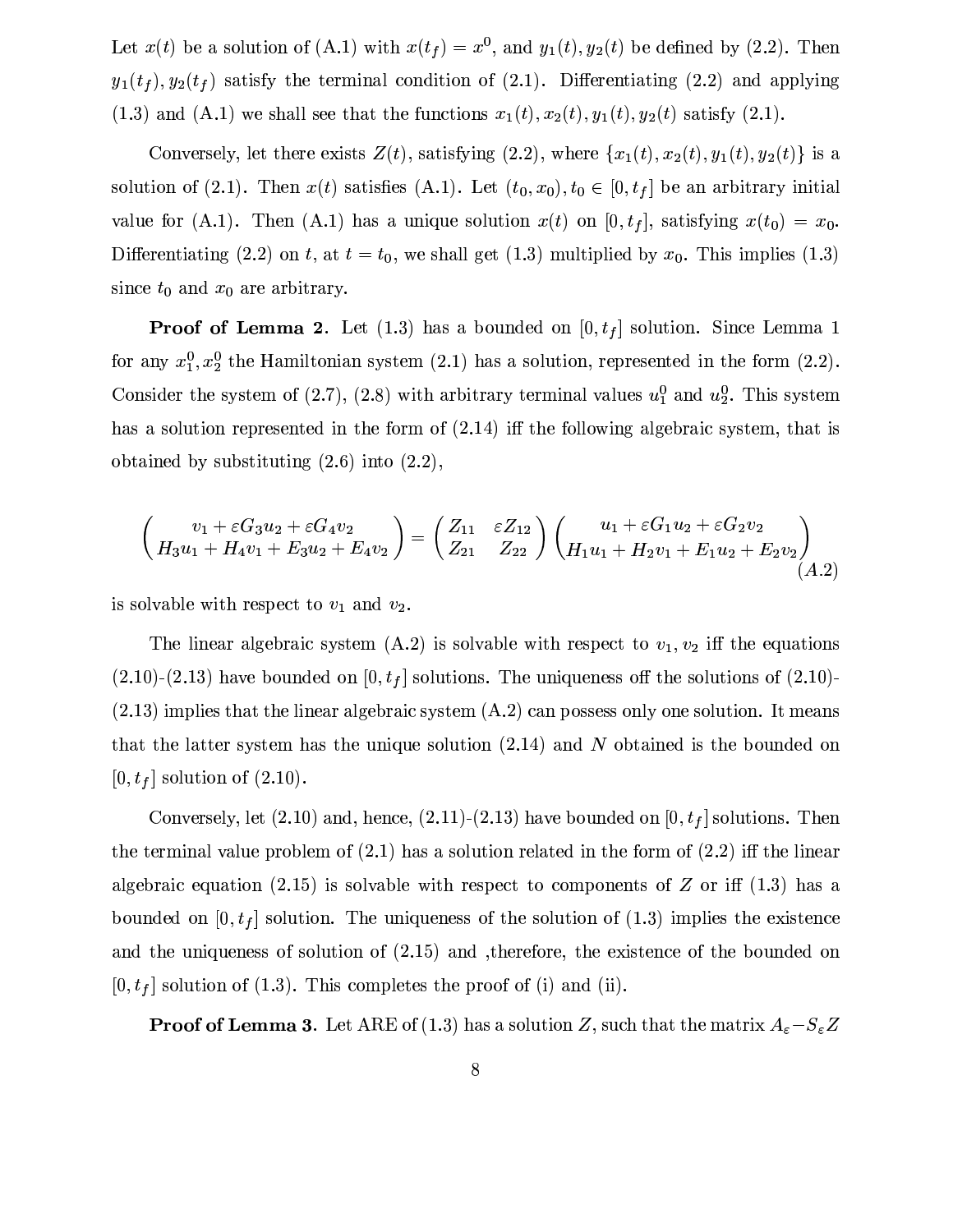is Hurwitz. It means  $[2]$ , that the set

$$
X^{-} = \{(x_1, x_2, y_1, y_2) \mid (2.2) \text{ is valid}\}\tag{A.3}
$$

is the stable eigenspace of the matrix  $Ham_{\gamma}$  of the Hamiltonian system (2.1). Moreover,  $Ham_{\gamma}$  has  $n_1 + n_2$  stable and  $n_1 + n_2$  unstable eigenvalues and such Z is unique. Applying to  $X^-$  the nonsingular transformation of (2.6), we get the stable eigenspace  $M^-$  of the matrix V of the system of  $(2.7)$ . The latter stable manifold can be represented in the form

$$
M^{-} = \{(u_1, v_1, u_2, v_2) \mid (2.14) \text{ is valid}\}\tag{A.4}
$$

iff (A.2) is solvable with respect to  $v_1, v_2$ . Eigenvalues of the matrix V coincide with those of  $Ham_{\gamma}$ . Therefore the matrices  $N, N_{12}, N_{21}, N_{22}$  in (A.4) are uniquely defined. This implies the existence and the uniqueness of the solution  $(2.14)$  of  $(A.2)$  and, hence, the existence of  $M^-$  given as (A.4). The matrices  $N, N_{12}, N_{21}, N_{22}$  in (A.4) satisfy ARE of (2.10) and algebraic equations of (2.11)-(2.13), where  $N_{ij} = 0$ . The linear homogeneous algebraic equations (2.11) and (2.13) have the unique solutions  $N_{i2} = 0, i = 1, 2$  due to the nonsingularity of  $\Lambda_0$ . Then the equation  $v_1 = Nu_1$  defines the stable eigenspace of the matrix W, that has no eigenvalues on the imaginary axis, and  $\Delta_1$  is Hurwitz. The uniqueness of the solution of ARE (2.10) with the Hurwitz matrix  $\Delta_1$  follows from the uniqueness of the stable eigenspace of W. Note, that  $N_{21} = 0$  since it is the solution of the linear homogeneous algebraic equation  $(2.12)$ , the matrix of which is nonsingular.

Conversely, let there exist a unique N satisfying (2.10) and such that  $\Delta_1$  is Hurwitz. Then the system of  $(2.7)$  has the unique stable manifold given as  $(A.4)$  with the zero matrices  $N_{12}, N_{21}$  and  $N_{22}$ . By means of the inverse to (2.6) transformation this stable eigenspace of the matrix V is mapped to the eigenspace of  $Ham_{\gamma}$ . The latter manifold can be represented as  $(A.3)$  iff the linear algebraic equation  $(2.15)$  has a unique solution. Due to the uniqueness of the stable manifold of  $X^-$ , the linear algebraic equation (2.15) have a unique solution of the form  $(2.18)$ . This implies existence and uniqueness of the function Z satisfying ARE of (1.3) and such that  $A_{\varepsilon} - B_{\varepsilon}Z$  is Hurwitz.

## Acknowledgments

I would like to thank U. Shaked and V. Gaitsgory for very helpful discussions.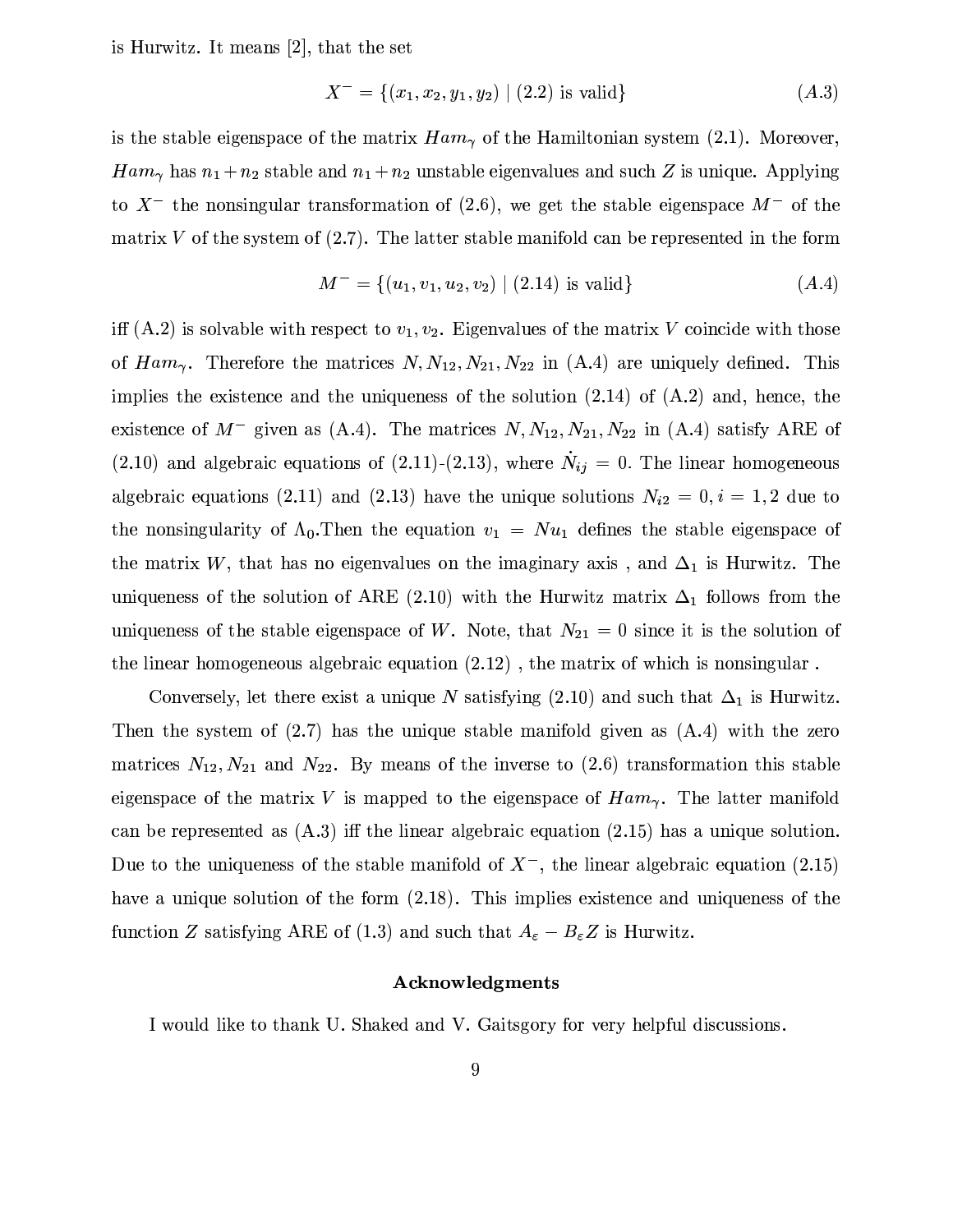#### References

- [1] T. Basar and P. Bernhard.  $H^{\infty}$ -Optimal Control and Related Minimax Design Problems: a Dynamic Game Approach. Birkhäuser, Boston, 1991.
- [2] J. Doyle, K. Glover, P. Khargonekar and B. Francis. State-space solutions to standard  $H_2$  and  $H_{\infty}$  control. IEEE Trans. Automat. Contr., 34, pp. 831-847, 1989.
- [3] V. Dragan. Asymptotic expansions for game-theoretic Riccati equations and stabilization with disturbance attenuation for singularly perturbed systems. Systems and *Control Letters* 20, pp. 455-463, 1993.
- [4] E. Fridman. Decomposition of linear optimal singularly perturbed systems with time delay. Automation and remote control  $51$ , pp. 1518-1527, 1990.
- [5] E. Fridman.  $H^{\infty}$  control of nonlinear singularly perturbed systems and invariant manifolds. To appear in the Annals of Int. Society on Dynamic Games, Birkhauser, 1995.
- [6] T. Grodt and Z. Gajic. The recursive reduced-order numerical solution of the singularly perturbed matrix differential Riccati equation. IEEE Trans. Automat. Contr.,  $AC-33$ , pp. 751-754, 1988.
- [7] K. Khalil and F. Chen.  $H^{\infty}$ -control of two-time-scale systems. Systems and Control Letters 19, no. 1, pp. 35-42, 1992.
- [8] P. Kokotovic, H. Khalil and J. O'Reilly. Singular Perturbation Methods in Control: *Analysis and Design.* Academic Press, New York, 1986.
- [9] D. Luse and J. Ball. Frequency-scale decomposition of  $H^{\infty}$ -disk problems. SIAM J. Control and Optimization 27, July, 814-835, 1989.
- [10] Z. Pan and T. Basar.  $H^{\infty}$ -optimal control for singularly perturbed systems Part I: Perfect State Measurements. Automatica 2, pp. 401-424, 1993.
- [11] V. Sobolev. Integral manifolds and decomposition of singularly perturbed systems. Systems and Control Letters 5, pp. 169-179, 1984. t IEEE Trans. on Automat. Contr., in press.
- [12] W-C. Su, Z. Gajic and X. Shen. The exact slow-fast decomposition of the algebraic Riccati equation of singularly perturbed systems. IEEE Trans. Automat. Contr.,  $AC-37$ , no. 9, pp. 1456-1459, 1992.